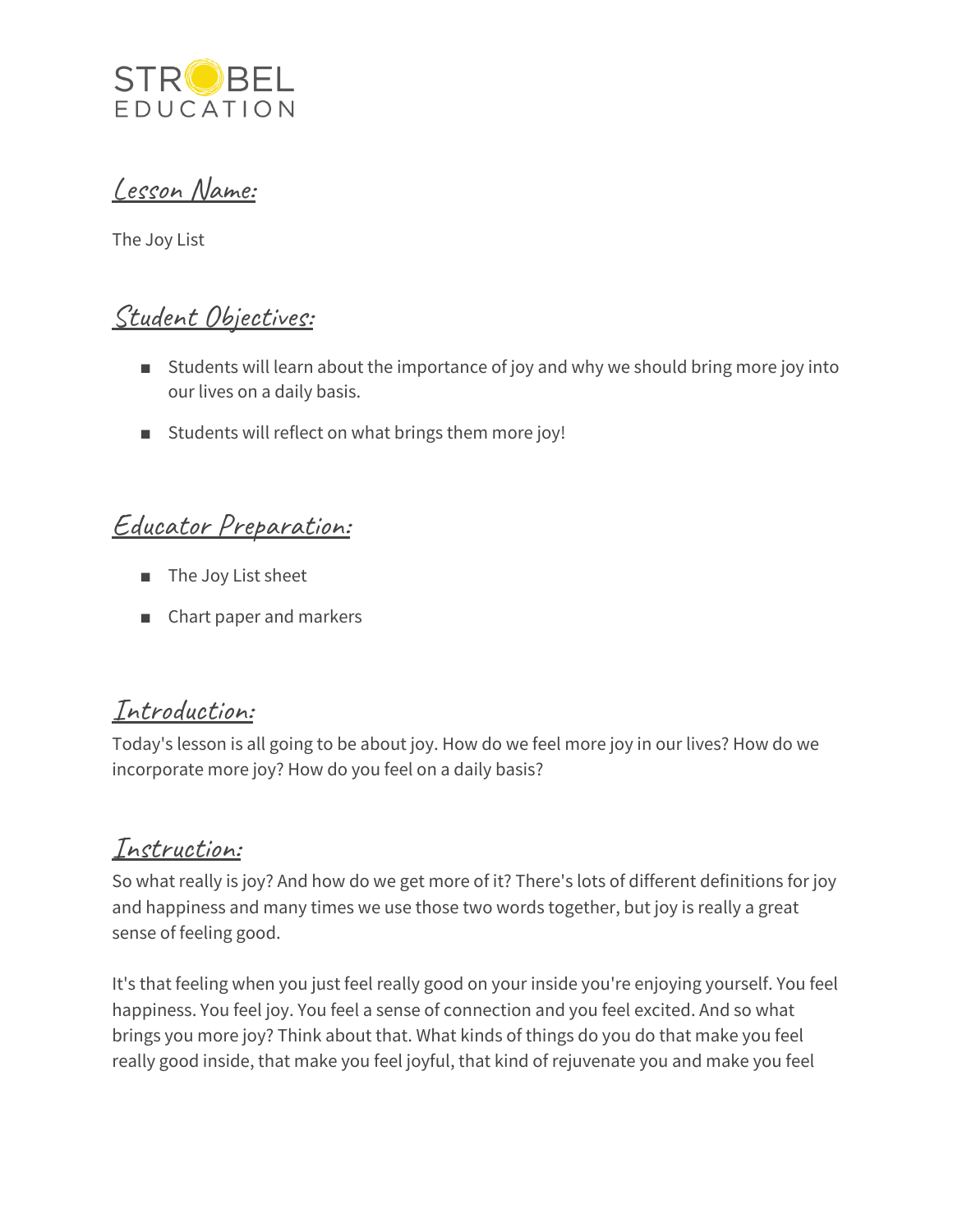

excited about life? Well, what I'm going to encourage you to do today is to make what we're going to call a Joy List.

## Interaction:

A joy list is going to be 15 things that you know, personally bring you more joy. They can be little bitty things, or they can be big things. Let me show you 15 things that bring me joy.

(Model your own Joy List and explain why each of the things you write down bring you joy. You might only do a few examples, not all 15.)

#### Warm cup of tea Being in the woods Movie watching with my family Laughter with friends Naps Sitting in the sunshine Spending time with my niece, Cora Flowers Massages Candles Incense Listening to audio books Babies

The more time I can spend doing some of the things on my Joy List, the better I'm going to feel on the inside, and it's okay to prioritize your joy. In fact, we want you to make joy a priority in your life. Sometimes that's really hard to do. For some of you, it might bring you joy to play with your stuffed animals or to go for a bike ride. Or to watch silly dog videos on the internet. For some of you, you might find joy whenever you read a book, or you go for a walk, or you do something special with your mom or your dad or a grandparent. But what I want

#### Mrs. Strobel's Joy List